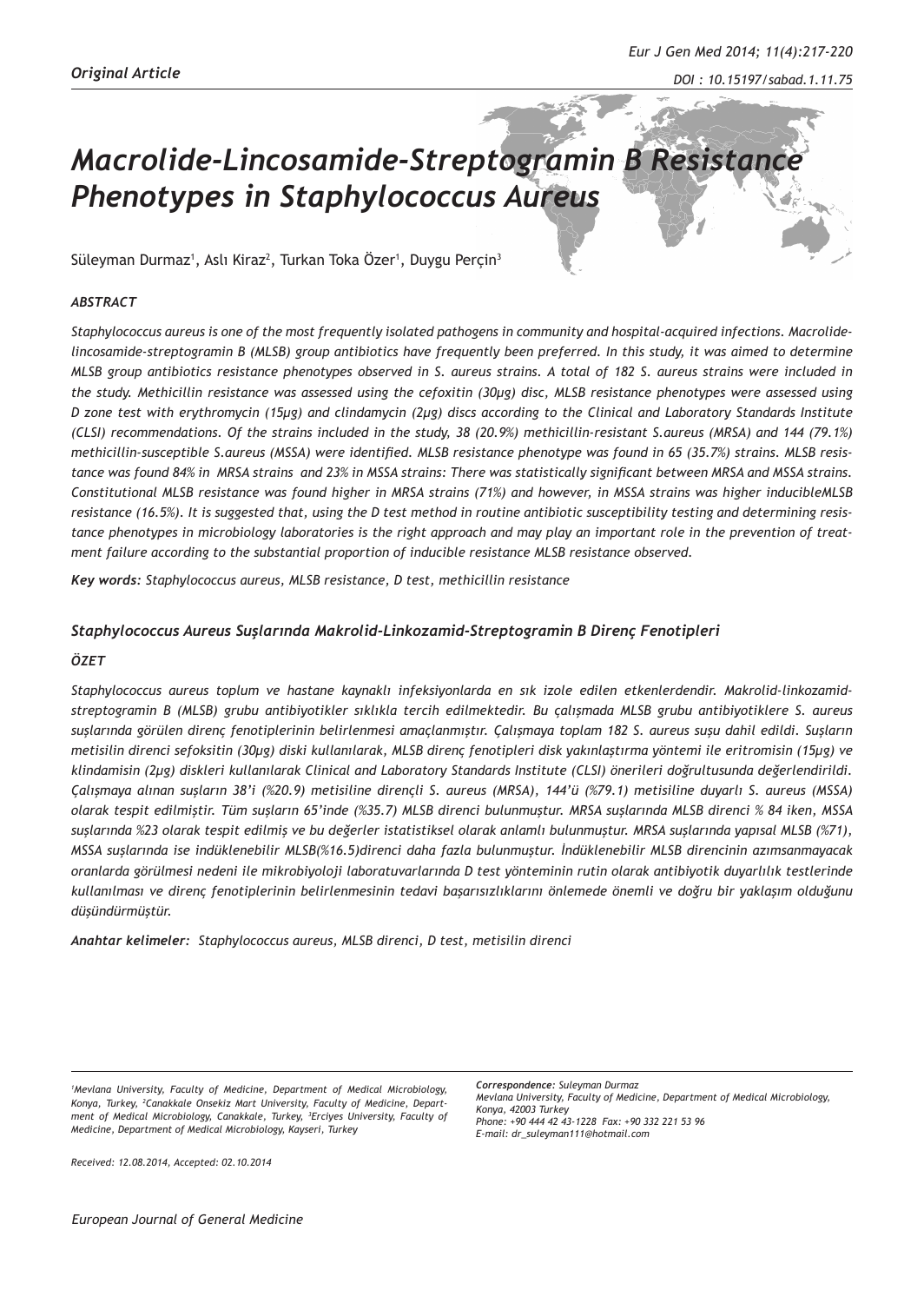## **INTRODUCTION**

*Staphylococcus aureus* is one of the most frequently isolated pathogens in community and hospital-acquired infections. *S. aureus* is the most common cause of bacteremia due to gram-positive bacteria and causes severe infections in many different tissues such as skin, soft tissue and surgical site infections, necrotizing fasciitis, gastroenteritis and pneumonia(1). Macrolide-lincosamidestreptogramin B (MLSB) group antibiotics have frequently been preferred in the treatment of infections due to all gram positive bacteria, including staphylococci. Although being in different chemical structures, mechanisms of action are similar in MLSB group antibiotics. They have antibacterial effects via inhibiting protein synthesis due to connect bacterial 23S rRNA ribosomal subunit. Therefore, genes causing resistance to any of MLSB group antibiotics may lead to the development of cross-resistance to others (2-4).The most common mechanism of resistance to MLSB group antibiotics is carried out with methylase enzyms encoded by erm genes in the target zone. This kind of resistance is inducable by phenotypic expression of methylase enzyme (iMLSB) and may occur as constitutional resistance (cMLSB) (2,5). In both cases, resistance to all members of the group occurs and depending on the development of macrolide efflux pump, resistance to macrolide-streptogramin B (MSB) appears and remains susceptible to lincosamide (6,7). The resistance can be determined by using the D zone test in accordance with the Clinical and Laboratory Standards Institute (CLSI) recommendations (8). It isrecommended to determine their own resistance rates of institutions due to the variations of incidence of inducible MLSB resistance between different countries, different geographic regions of countries and even health care centers (7,9).

In this study, it was aimed to investigate iMLSB, cMLSB and MSB resistance phenotypes observed in S. aureus strains that isolated from various clinical specimens in Erciyes University, Gevher Nesibe Faculty of Medicine.

## **MATERIALS AND METHODS**

A total of 182 *S.aureus* strains included in the study that were isolated from various clinical specimens of outpatients and hospitalized patients and sent to microbiology laboratory in Erciyes University, Faculty of Medicine between April- July 2010. Strains were identified using routine microbiological methods (colony morphology in

blood agar plate, catalase test, tube coagulase test, the effect of trehalose-mannitol, DNase test). Only one strain from each patient were included in the study. Methicillin resistance was assessed using the cefoxitin (30μg) disc, MLSB resistance phenotypes were assessed using D zone test with erythromycin (15μg) and clindamycin (2μg) discs in all strains according to the Clinical and Laboratory Standards Institute (CLSI) recommendations(8,10). For all strains, bacterial suspension adjusted in 0.5 McFarland were prepared and inoculated into Mueller-Hinton agar plates. All plates were incubated for 24 hours at 35 °C. Constitutional phenotype resistance (cMLSB) was defined as the absence of inhibition zones around both erythromycin and clindamycin discs during the evaluation of MLSB resistance phenotypes. InducibleMLSB resistance was defined as flattening at the edge of inhibition zone (D zone) around the clindamycin disc facing the erythromycin disc. MSB phenotype was defined as seen both of two inhibition zones circular and defined as erythromycin resistant, clindamycin sensitive (negative D test). S. aureus ATCC 29123 were used as the control strain. Chi-square test was performed to assess whether there were differences in terms of MLSB resistance phenotypes between MSSA and MRSA strains and p value  $\leq$  0.05 was considered as statistically significant.

## **RESULTS**

A total of 182 strains included in the study, 38 strains were (20.9%) identified as MRSA and 144 (79.1%) strains were identified as MSSA. MLSB resistance phenotype was found in 65 (35.7%) strains. The MLSB resistance phenotype in MRSA and MSSA strains are summarized in Table 1. The MLSB resistance rate was found as 84% in MRSA and 23% in MSSA strains. Compared to MSSA strains, MLSB resistance phenotype was found higher in MRSA strains and this was statistically significant. Compared to MSSA strains, cMLSB resistance phenotype was found higher in MRSA strains and this was statistically significant. Compared in terms of iMLSB resistance phenotype, there was a higher rate in MSSA strains. The pump connected MSB resistance phenotype was observed only in MSSA strains.

## **DISCUSSION**

Macrolide-lincosamide-streptogramin group antibiotics are often used in the treatment of staphylococcal infections. Clindamycin is used especially in soft tissue and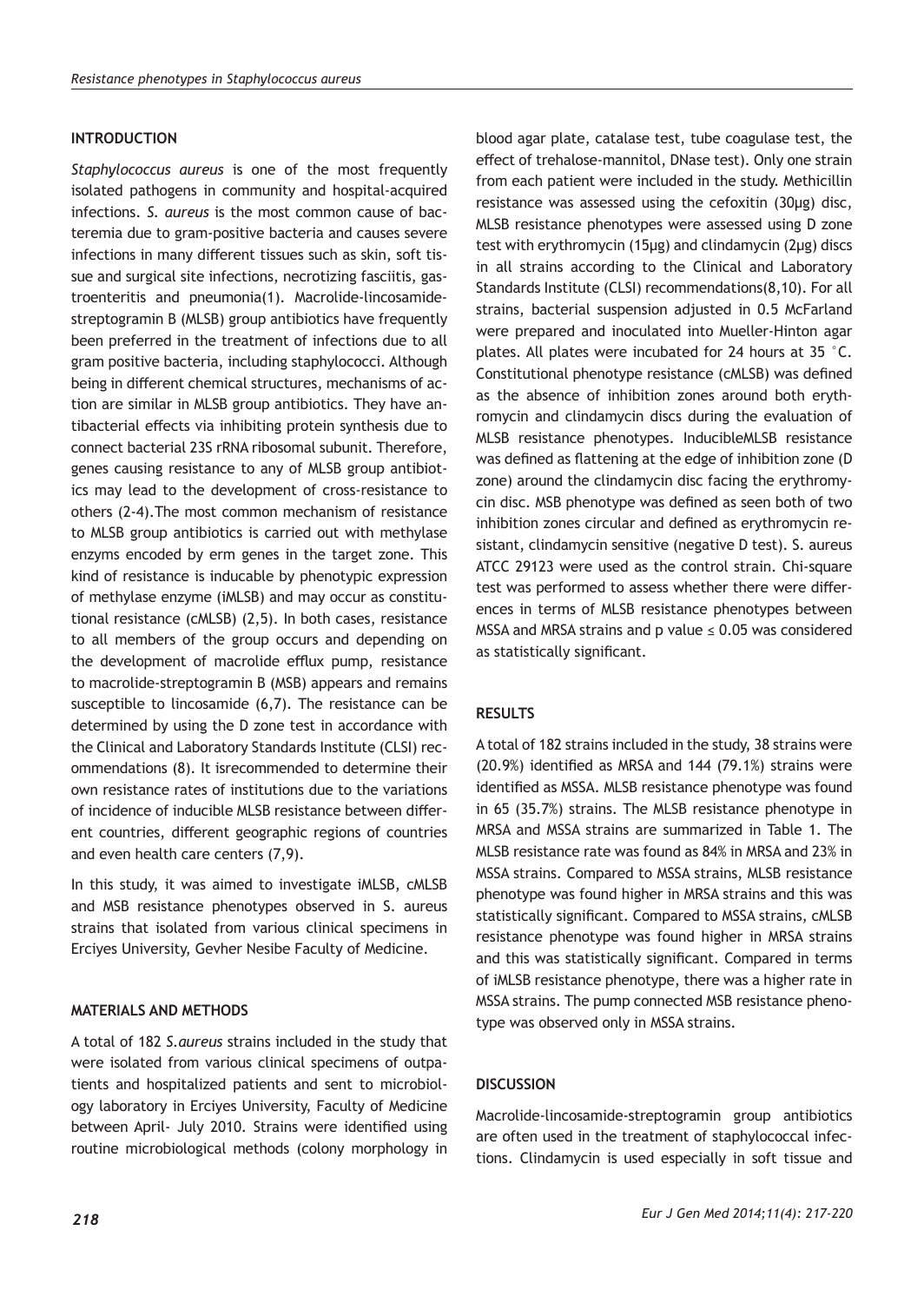|                 | MRSA (n:38) | MSSA (n:144) | p value* |  |
|-----------------|-------------|--------------|----------|--|
| $CMLSB$ $n(\%)$ | 27 (71)     | 5(3.5)       | 0.001    |  |
| iMLSB $n$ (%)   | 5(13)       | 24(16.5)     | 0.578    |  |
| $MSB n(\%)$     | 0(0)        | 4(2.8)       | 0.581    |  |
| Total $n\ll 8$  | 32(84)      | 33(23)       | < 0.001  |  |

*Table 1. The incidence of MLSB resistance phenotypes in MSSA and MRSA strains*

*MRSA: Methicillin-resistant S.aureus, MSSA: Methicillin-sensitive S.aureus, cMLSB: Constitutional macrolide-lincosamide-streptogramin B resistance phenotype, iMLSB: Inducible macrolide-lincosamide-streptogramin B resistance phenotype, MSB: Macrolide-lincosamide-streptogramin B resistance phenotype*

*\* The chi-square test was performed statistically.*

skin infections and is oftenly preferred in infections of other regions in individuals with penicillin allergy(11,12). Constitutional and inducible MLSB resistance have been encountered at different rates in different geographical areas. Previous studies showed that, constitutional and inducible MLSB resistance rates may vary in concomitant multi-drug resistance strains such as methicillin-resistant *S.aureus* strains. In studies carried out in Europe, cMLSB phenotype in MRSA strains and iMLSB phenotype in MSSA strains were found higher (13,14). Fokas et al. found cMLSB resistance phenotype as 13%, iMLSB resistance phenotype as 20% in MSSA strains and 47% and 15% in MRSA strains, respectively(15). Researchers in the United States reported that iMLSB phenotypes were more prevalent than cMLSB phenotypes in MRSA strains(10). Stewart et al. reported that in MRSA strains, iMLSBresistance was 38% and cMLSB resistance was 30% in Atlanta(7). In a study performed in Japan, iMLSBresistancewas40% and cMLSB resistance was 61% (16). Another study in Southern Korea demonstrated that iMLSB and cMLSB was 4% and 79% in MRSA strains and 9% and 6% in MSSA strains, respectively(17). In India, Gadepelli et al. reported that cMLSB resistance phenotype was more prevalent in MRSA strains than MSSA strains(18).

In Turkey, Aktas et al. reported cMLSB and iMLSB resistance phenotypes were 63% and 18% in Istanbul, respectively(19). Uyanık et al. reported that cMLSB,iMLSB and-MSB resistance phenotypes were 21%, 30% and 5% in MRSA strains, respectively in Erzurum (20). They also found iMLSB resistance phenotype as 4% in MSSA strains but they could not determine other resistance phenotypes. In a study performed in Mersin, cMLSB and iMLSB resistance phenotypes were found as 43.7% and 5.4% respectively but MSB phenotype was not reported in MRSA strains (21). In MSSA strains, iMLSB resistance phenotype was found as

10.7% but MSB and cMLSBphenotypes were not reported . Sarıbas et al. reported that cMLSB and iMLSB resistance phenotypes were found 38% and 36% in MRSA strains and 2% and 20.5% in MSSA strains, respectively(22). They could not determine MSB resistance phenotype in all MRSA and MSSA strains in Ankara. In our study, MLSB resistance phenotype was found 84% and 23% in MRSA and MSSA strains, respectively and the difference was statistically significiant. In MRSA strains, cMLSB and iMLSB resistance phenotypes were found as 71% and 13%, respectively but MSB phenotype was not determined. In MSSA strains, cMLSB, iMLSB and MSB resistance phenotypes were determined as 3.5%, 16.5% and 2.8%, respectively. Constitutional MLSB resistance phenotype was higher in MRSA strains and inducable MLSB resistance phenotype was higher in MSSA strains. Constitutional resistance in MRSA strains was significiantly higher than in MSSA strains. Also, MSB resistance phenotype was only seen in MSSA strains and this is remarkable. Compared with other studies in Turkey and in other countries, MLSB resistance phenotype was higher in MRSA strains. According to these results, we have to review our policy on antibiotic usage.

Although inducable MLSB resistance phenotype was found as 16% and this is not a very high rate, automated systems that started to be widely usedin laboratories can't detect this phenotype and this may be a leading cause of strains incorrectlyreported as susceptible to lincosamide and treatment failure. The MLSB resistance phenotype was detected in a high rate in *S.aureus* strains. In conclusion, we think that performing the D test method in routine antibiotic susceptibility panels for these strains and being in touch with clinicians will be right approaches for preventing treatment failure.